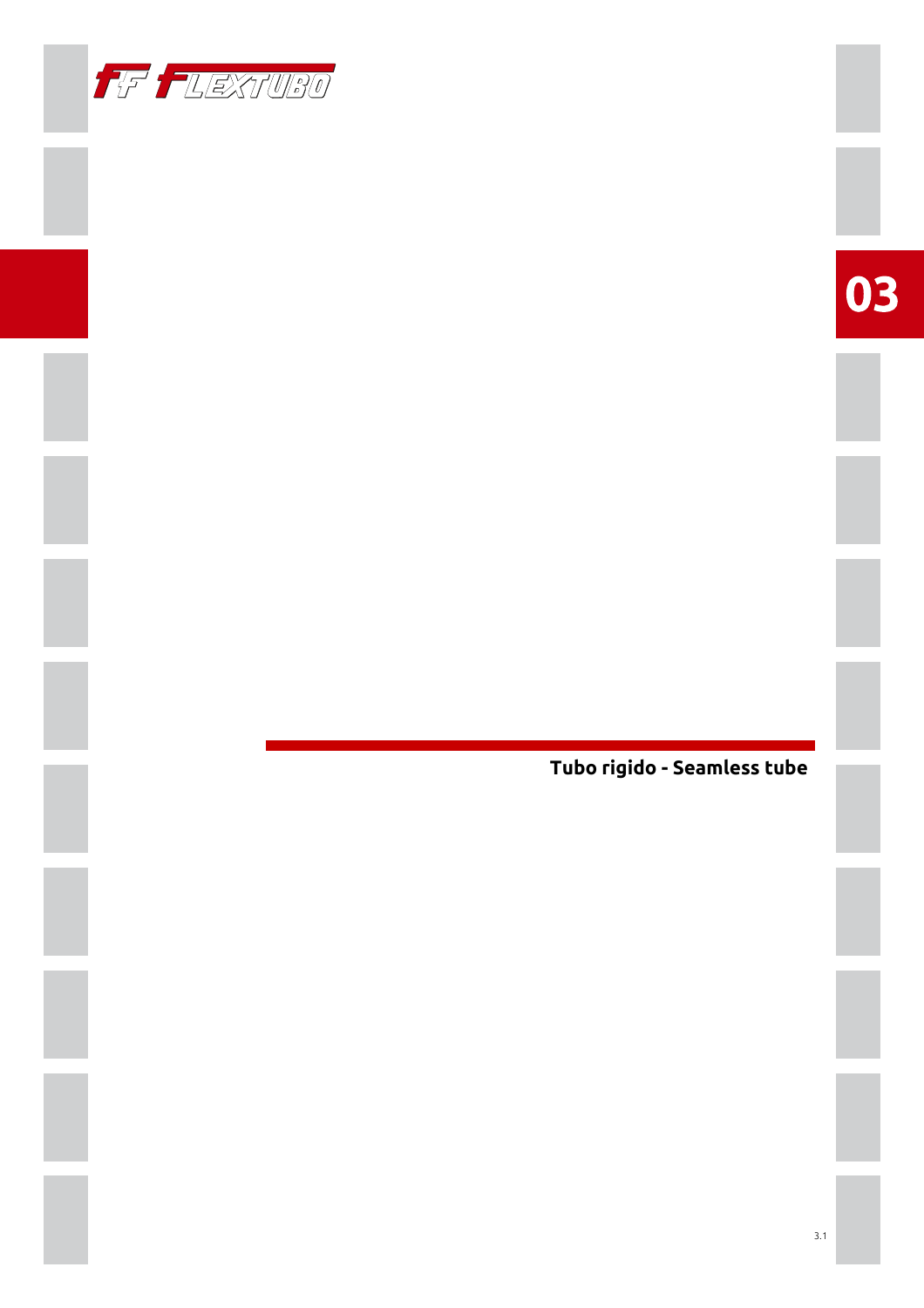

## **TUBO RIGIDO - SEAMLESS PIPE**

|            | <b>TRAFILATO BONDERIZZATO*</b><br>Spessore Parete Tubo (mm) |               |                |               |                          |               |                |        |  |  |
|------------|-------------------------------------------------------------|---------------|----------------|---------------|--------------------------|---------------|----------------|--------|--|--|
| TT         |                                                             |               |                |               |                          |               |                |        |  |  |
| De (mm)    | $\mathbf{1}$                                                | 1,5           | $\overline{2}$ | 2,5           | 3                        | 3,5           | $\overline{4}$ | 5      |  |  |
| 4          | 600                                                         |               |                |               |                          |               |                |        |  |  |
| 5          | 450                                                         |               |                |               |                          |               |                |        |  |  |
| 6          | 340                                                         | 600           | 880            |               |                          |               |                |        |  |  |
| 8          | 260                                                         | 430           | 530            |               |                          |               |                |        |  |  |
| 10         | 210                                                         | 330           | 470            | 630           |                          |               |                |        |  |  |
| 12         | 170                                                         | 260           | 350            | 500           | 650                      |               |                |        |  |  |
| 14         | 140                                                         | 220           | 300            | 410           | 540                      |               |                |        |  |  |
| 15         | 130                                                         | 200           | 280            | 380           | 500                      |               |                |        |  |  |
| 16         | 120                                                         | 190           | 260            | 340           | 450                      |               |                |        |  |  |
| 18         | 100                                                         | 170           | 220            | 280           | 350                      |               |                |        |  |  |
| 20         | 80                                                          | 140           | 200            | 250           | 320                      |               | 500            |        |  |  |
| 22         | 70                                                          | 130           | 170            | 210           | 270                      |               |                |        |  |  |
| 25         |                                                             | 110           | 150            | 190           | 250                      |               | 350            | 480    |  |  |
| 28         | 50                                                          | 90            | 130            | 160           | 210                      |               | 300            | 430    |  |  |
| 30         |                                                             | 90            | 130            | 150           | 190                      |               | 280            |        |  |  |
| 35         |                                                             | 80            | 100            | 120           | 150                      |               | 230            | 320    |  |  |
| 38         |                                                             |               | 80             | 100           | 140                      |               | 220            | 320    |  |  |
| 42         |                                                             |               | 80             |               | 120                      |               | 180            | 250    |  |  |
|            | <b>TRAFILATO ZINCATO *</b>                                  |               |                |               |                          |               |                |        |  |  |
| <b>TZ</b>  | Spessore Parete Tubo (mm)                                   |               |                |               |                          |               |                |        |  |  |
| $\sim 1.1$ | $\overline{a}$                                              | $\sim$ $\sim$ | $\sim$         | $\sim$ $\sim$ | $\overline{\phantom{0}}$ | $\sim$ $\sim$ | $\overline{a}$ | $\sim$ |  |  |

|                | Spessore Parete Tubo (mm) |             |                     |              |                     |                     |                     |                     |  |  |  |
|----------------|---------------------------|-------------|---------------------|--------------|---------------------|---------------------|---------------------|---------------------|--|--|--|
| De (mm)        | $\mathbf{1}$              | 1,5         | $\overline{2}$      | 2,5          | 3                   | 3,5                 | $\overline{a}$      | 5                   |  |  |  |
| $\overline{4}$ | 600                       | $\mathbf 0$ | $\mathsf 0$         | $\mathbf 0$  | $\mathsf 0$         | $\mathbf 0$         | $\mathbf 0$         | $\mathsf 0$         |  |  |  |
| 6              | 450                       | $\mathbf 0$ | $\mathsf{O}\xspace$ | $\mathsf{O}$ | $\mathsf{O}\xspace$ | $\mathsf{O}$        | $\mathsf{O}\xspace$ | $\mathbf 0$         |  |  |  |
| 8              | 340                       | 600         | 880                 | $\mathsf{O}$ | $\mathsf 0$         | $\mathbf 0$         | $\mathbf 0$         | $\mathsf 0$         |  |  |  |
| 10             | 260                       | 430         | 530                 | $\mathsf{O}$ | $\mathsf{O}\xspace$ | $\mathsf{O}\xspace$ | $\mathsf{O}\xspace$ | $\mathsf{O}\xspace$ |  |  |  |
| 12             | 210                       | 330         | 470                 | 630          | $\mathsf 0$         | $\mathbf 0$         | $\mathbf 0$         | $\mathsf 0$         |  |  |  |
| 14             | 170                       | 260         | 350                 | 500          | 650                 | $\mathbf 0$         | $\mathbf 0$         | $\mathsf{O}\xspace$ |  |  |  |
| 15             | 140                       | 220         | 300                 | 410          | 540                 | $\mathbf 0$         | $\mathbf 0$         | $\mathbf 0$         |  |  |  |
| 16             | 130                       | 200         | 280                 | 380          | 500                 | $\mathbf 0$         | $\mathsf{O}\xspace$ | $\mathsf{O}\xspace$ |  |  |  |
| 18             | 120                       | 190         | 260                 | 340          | 450                 | $\mathsf{O}\xspace$ | $\mathbf 0$         | $\mathbf 0$         |  |  |  |
| 20             | 100                       | 170         | 220                 | 280          | 350                 | $\mathbf 0$         | $\mathbf{0}$        | 0                   |  |  |  |
| 22             | 80                        | 140         | 200                 | 250          | 320                 | $\mathsf{O}\xspace$ | 500                 | 0                   |  |  |  |
| 25             | 70                        | 130         | 170                 | 210          | 270                 | $\mathbf 0$         | $\mathsf{O}\xspace$ | $\mathsf{O}\xspace$ |  |  |  |
| 28             | $\mathsf 0$               | 110         | 150                 | 190          | 250                 | $\mathsf{O}\xspace$ | 350                 | 480                 |  |  |  |
| 30             | 50                        | 90          | 130                 | 160          | 210                 | $\mathsf{O}\xspace$ | 300                 | 430                 |  |  |  |
| 35             | $\mathsf{O}\xspace$       | 90          | 130                 | 150          | 190                 | $\mathsf{O}\xspace$ | 280                 | $\mathsf 0$         |  |  |  |
| 38             | $\mathsf{O}\xspace$       | 80          | 100                 | 120          | 150                 | $\mathbf 0$         | 230                 | 320                 |  |  |  |
| 42             | $\mathsf 0$               | $\mathbf 0$ | 80                  | 100          | 140                 | $\mathsf{O}\xspace$ | 220                 | 320                 |  |  |  |

\* max pressione di esercizio – max working pressure